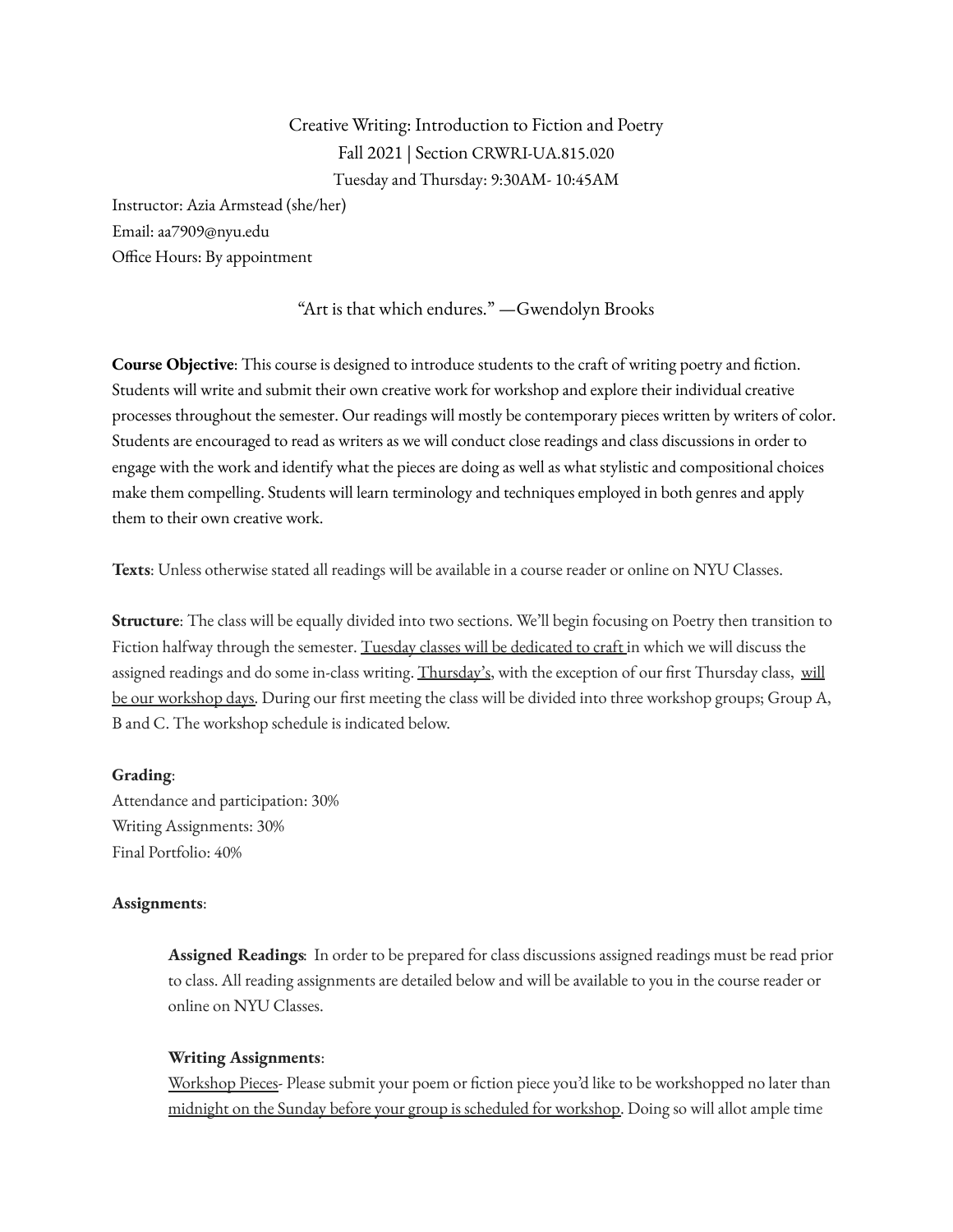for your classmates and myself to engage with the work, write feedback and prepare notes/talking points for our discussion on Thursday. Poetry submissions can be any length whereas 2-5 double spaced pages are required for Fictions submissions. However, you are welcome to submit more if you like! Over the course of the semester you will submit 4 workshop pieces. I ask that you submit at least 1 piece in each genre over the course of the semester.

- Weekly reading response- Write a response to one or more of the assigned readings. Reading responses can be 1-2 double spaced pages on what you liked about the readings, any questions you have regarding what you read and/or what you've learned from the reading. You may also write a comparison in which you compare the text to something you've written or have read in or outside of class. These assignments are due at the beginning of class on Tuesday.
- In-Class Writing Exercises- Each Tuesday (Craft Class) there will be designated time for in-class writing. These exercises are solely graded on completion and will be collected at the end of the semester. They are meant to spark inspiration and may be the foundation for a piece you are working on outside of class. Keep in mind that they do not have to be perfect. Have fun with it!
- Workshop Feedback- You are required to give written feedback to your classmates when their work is being workshopped. Please bring in a copy of all pieces that are being workshopped with your written feedback each Thursday so that you can give them to the author. Written feedback should include your observations; what you admire about the piece, what you believe is working well, any questions you may have on the work and suggestions for revision. Please be kind to one another when offering written and oral feedback.

## **Final Portfolio**;

Your final portfolio should include revised versions of the 4 workshop pieces you've written over the course of the semester. If your portfolio is mostly poetry, include at least 1 fiction piece. If your portfolio is mostly fiction, include at least 1 poem. Be sure not to resubmit the original draft. Make sure that you are considering the suggestions and critiques you've received from the class in order to write something that is different from the original.

**Class Participation** - This is a discussion based course, therefore your participation is vital. Your voices and input will enhance the collective class experience as well as your individual learning experience. I'm interested in hearing your thoughts! Please be respectful and mindful of your classmates during discussions!

**Attendance-** You are expected to come to class on time so that we can begin at 9:30am and end promptly at 10:45am. Please be mindful of your classmates and my time. If you are more than 15 minutes late it will be considered ½ an absence. If you are more than 30 minutes late you will be considered absent despite if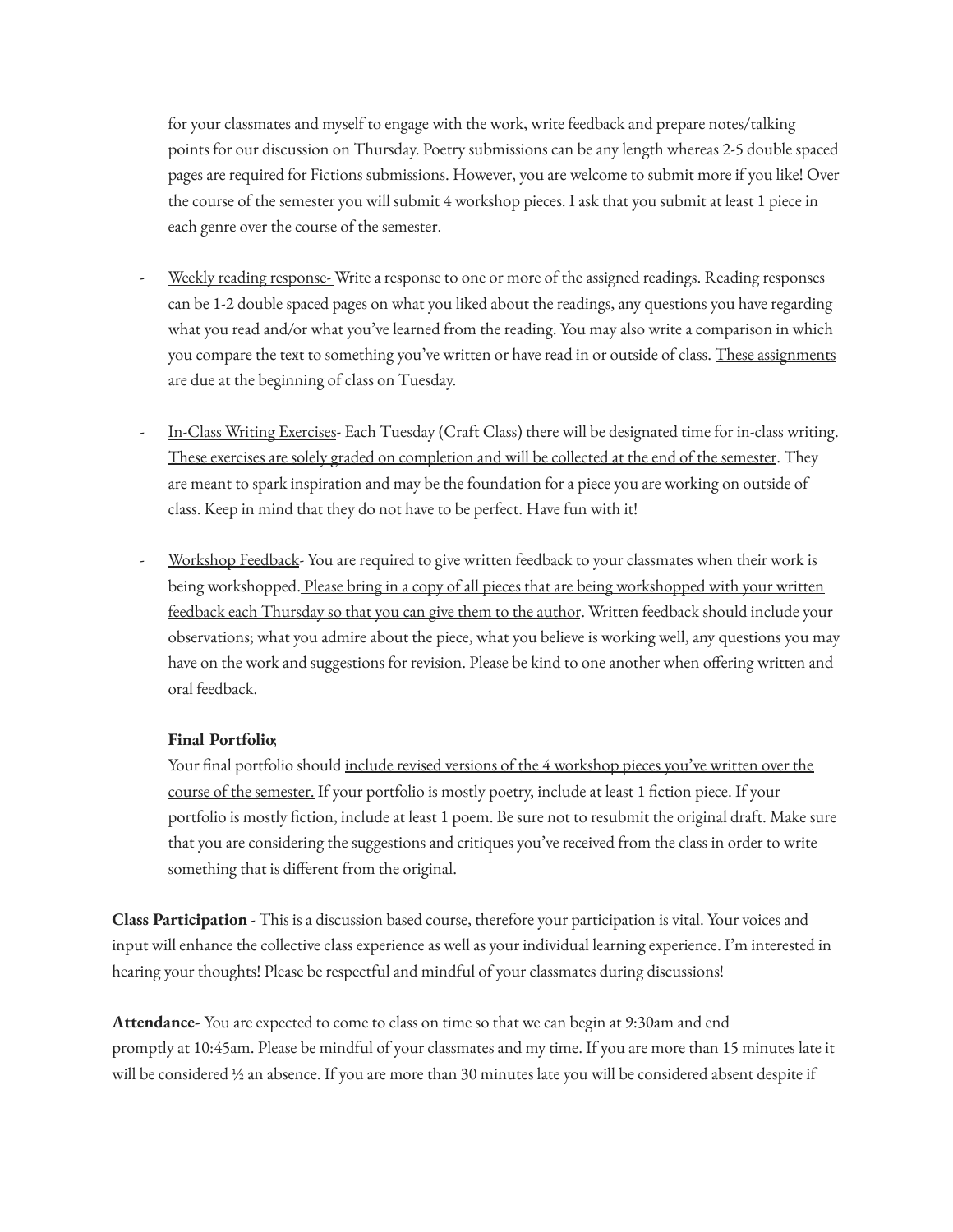you come to class or not. More than 2 unexcused absences will reduce your letter grade by one degree (example: A to A-). If you are aware that you will not be able to come to class notify me via email in advance.

**Electronics in the Classroom-** I ask that you refrain from using electronic devices during workshop and class discussions. However, if you prefer to do in-class writing on a laptop or tablet as opposed to pen and paper that is fine with me.

**Academic Integrity**- This is a Creative Writing course therefore you must use your own words in order to create original work. **Do not plagiarize as it will not be tolerated by any means**. Any instance of plagiarism will be reported to the department without exception.

### **Student Resources**

**Disability Disclosure Statement**: Academic accommodations are available to any student with a chronic, psychological, visual, mobility, learning disability, or who is deaf or hard of hearing. Students should please register with the Moses Center for Students with Disabilities at 212-998-4980.

NYU's Henry and Lucy Moses Center for Students with Disabilities 726 Broadway, 2nd Floor New York, NY 10003-6675 Telephone: 212-998-4980 Voice/TTY Fax: 212-995-4114 Website: http://www.nyu.edu/csd

**Student Wellness Policy**: Unless we see explicit evidence in workshop that the speaker of a work is the writer themselves, we assume the speaker is fictional. However, certain content relating to murder, depression, suicide, sexual assault, or severe mental distress, such as seems to be a possible cry for help, will likely prompt the instructor's attention. Please send an email putting this work in context before submitting work, especially for workshop, that may be interpreted as such. If you do feel you need someone to talk to at any point in the semester, please feel safe to reach out to me and I can guide you to the NYU Wellness Center.

Counseling Services: 726 Broadway New York, NY 10003 (212) 998-4780 Wellness Center: 24-Hour Hotline: (212) 443-9999 Email: wellness.exchange@nyu.edu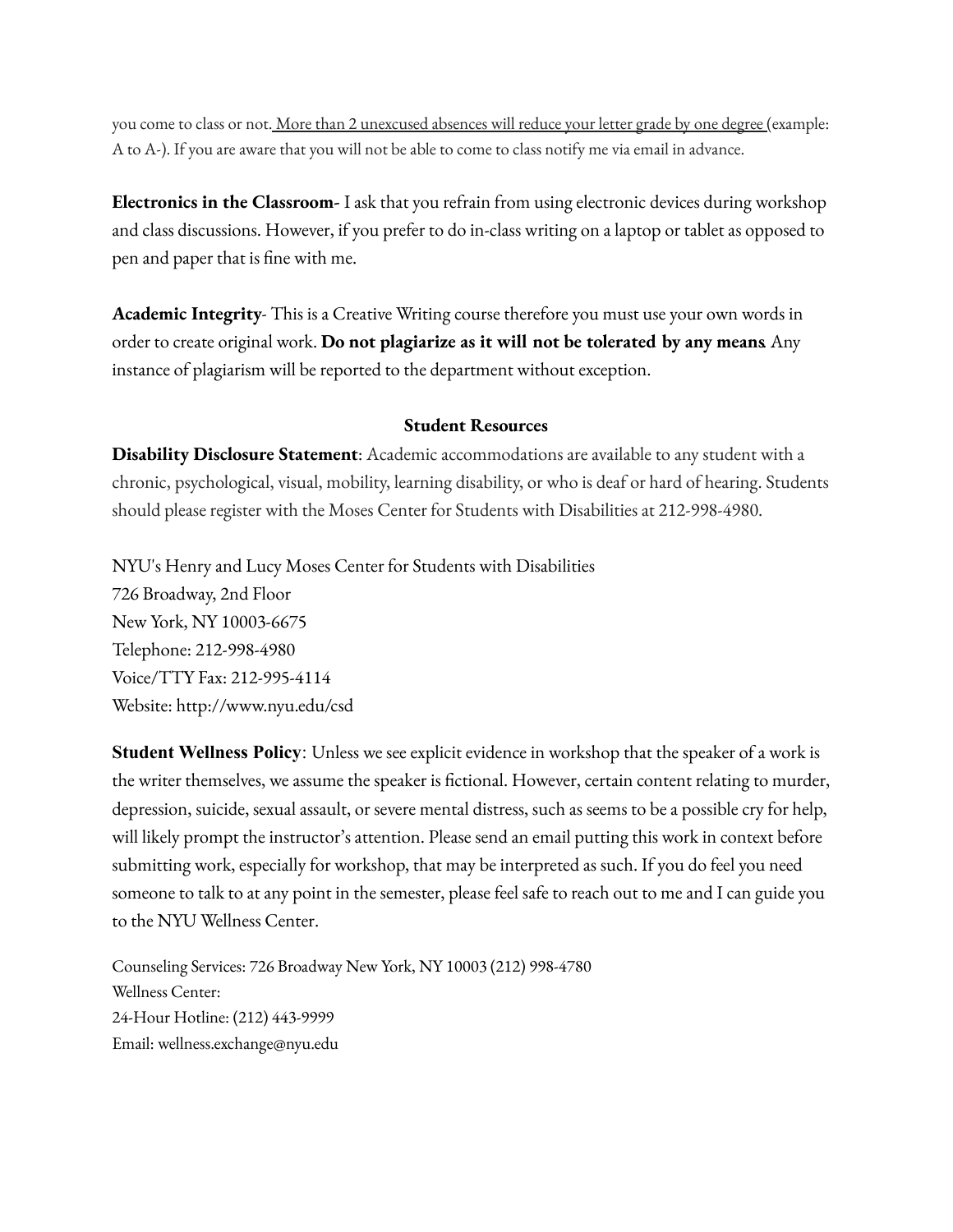## **\*\*\* Class Schedule \*\*\***

**TH 9/2:** First day of class: No Reading! Introductions/Ice breaker & Review Syllabus

### WEEK 1

**T9/7**: Poetry on the Self:

"Anodyne" by Yusef Komunyakaa, "won't you celebrate with me" by Lucille Clifton, "Major and I" by Major Jackson, "August, 1953" by David Wojahn, "Portrait of Eve as the Anaconda" by Safiya Sinclair, and "Diving into the Wreck" by Adrienne Rich

## **TH 9/9**: Space and Time: Poems on Temporality and Locality

"Chinatown Diptych" by Jenny Xie, "Ex(ile) by Desiree Bailey", "At Pegasus" and "New York Poem" by Terrence Hayes, "There Are Birds Here" by Jamaal May, and "Nothing to Declare" by Lauren K. Alleyne

\*\*In Class: Mock Workshop (Workshop Etiquette) and "What is a Poem?" Discussion

## WEEK 2

# **T9/14**: Ars Poetica: The Art of Poetry

"Poetry is Not a Luxury" by Audre Lorde [essay], "The Triggering Town" by Richard Hugo [essay] "Why I Write Poetry" by Major Jackson, "The Poem You Asked For" by Larry Levis and "Take the I Out" by Sharon Olds, and "Ars Poetica #100: I Believe" by Elizabeth Alexander

# **TH 9/16:First workshop! Group A**

## WEEK 3

# **T9/21**: Poetry of Love & Praise: The Ode and Love Poems

"Homage to My Hips" by Lucille Clifton, "Ode of Girls' Things" by Sharon Olds, "Ode to the Maggot" by Yusef Komunyakaa, "Ode to My Socks" by Pablo Neruda, "Dirty Rice" by Kelly Norman Ellis, "Iron" by Elizabeth Acevedo, "21 Love poems" by Adrienne Rich, and "This Room and Everything in It" by Li-Young Lee

# **TH 9/23**: **Workshop Group B**

## WEEK 4

## **T9/28**: Music & Dance in Poetry: Jazz, Hip-Hop and The Electric Slide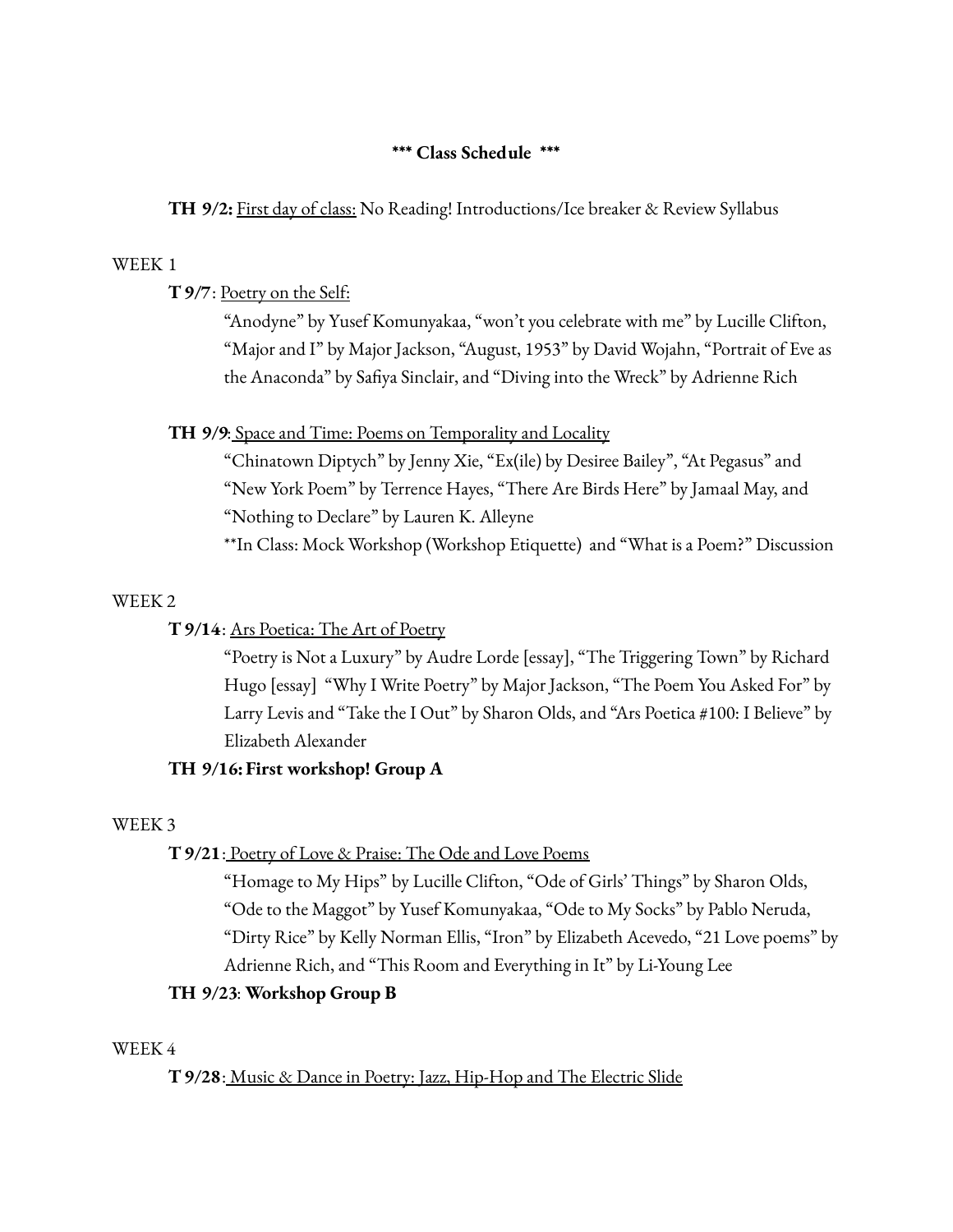"Break" by Aracelis Girmay, "The Electric Slide is Not a Dance, Man!" by Porsha Olayiwola, "We Real Cool" by Gwendolyn Brook, "The Weary Blues" by Langston Hughes" and "Kind of Blue" by A. Van Jordan

### Spoken Word: Poetry and Performance:

Video: "Alien Suite" by Safia Elhillo, "Harlem" by Miles Hodges, "Skinhead" by Patricia Smith, "Our Vision is Our Voice" by Sonia Sanchez, "16 Bars for Kendrick Lamar" by Joshua Bennett, "Ode to Cardi B" by Crystal Valentine

### **TH 9/30**: **Workshop Group C**

### WEEK 5

### **T10/5**: Poems on the Nation: Politics & Poetry

"Facing It" by Yusef Komunyakaa, "I, Too" by Langston Hughes, "The Hill We Climb" by Amanda Gorman, "We Lived Happily During the War" Ilya Kaminsky, "America the Beautiful" and "Notes on the State of Virginia, II" by Safiya Sinclair, "Chicago's Congo" by Frank Marshall Davis, and "Elliptical" by Harriett Mullen **TH 10/7**: **Workshop Group A**

#### WEEK 6

# **T10/12: FALL BREAK! NO CLASS! TH 10/14**: **Workshop Group B**

### WEEK 7

**T10/19**: Poetic Forms (Pantoum, Dictionary, Sonnet, Villanelle, Sestina, and Prose Poem): "My Brother at 3am" by Natalie Diaz, "With" and "in • cho • ate" by A. Van Jordan , "One Art" by Elizabeth Bishop, "Fever Ghazal" by Tina Chang, "American Sonnet for My Past and Future Assassin" by Terrance Hayes, "Motown Crown" and "Ethel's Sestina" by Patricia Smith and "Wings of Return" by Don Mee Choi

### **TH 10/21**: **Workshop Group C**

### WEEK 8

### **T10/26**:

"The Making of a Writer: From the Poets in the Kitchen" by Paule Marshall & "Ain't That Good News" by Brit Bennett Video: Creative Breakthroughs: An Interview with Ta-Nehisi Coates on Writing